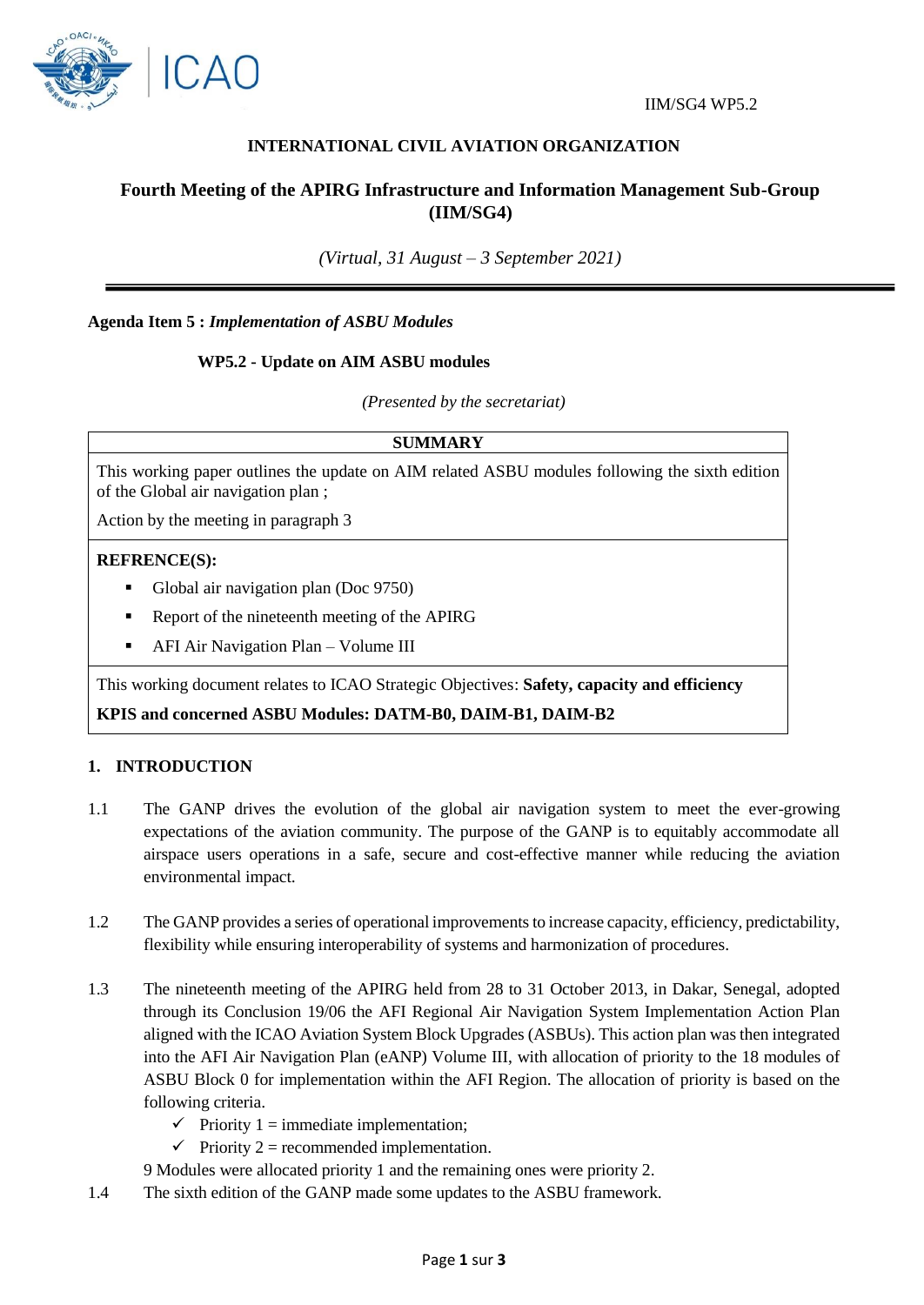## **2. DISCUSSIONS**

#### *Old AIM related Thread and modules*

- 2.1 The main ASBU thread dedicated to the area of Aeronautical Information Management (AIM) was DATM - Service improvement through digital aeronautical information management, with 2 modules: B0-DATM and B1-DATM.
- 2.2 The module B0-DATM covered the initial introduction of digital processing and management of information from origination to publication through, AIS/AIM implementation, use of aeronautical exchange model (AIXM), migration to electronic aeronautical information publication (eAIP) and better quality and availability of data.
- 2.3 The module B1-DATM addressed the need for increased information integration and would support a new concept of ATM information exchange fostering access via internet-protocol-based tools .This included the cross-exchange of common elements with the initial introduction of the ATM Information Reference Model (AIRM), which integrated and consolidated ATM information in a transversal way. Exchange models such as AIXM, FIXM (for flight and flow information; and aircraft performancerelated data), IWXXM (for meteorological information) and others relate their concepts to the AIRM fostering convergence, re-use, and collaborative alignment.

#### *Update of AIM thread and modules*

- 2.4 The sixth edition of GANP replaces the thread DATM with the DAIM, refining AIM implementation elements in a more consistent and comprehensive manner. DAIM has only Block 1 and Block 2 timeframes.
- 2.5 Block DAIM-B1 includes seven elements about Quality-assured aeronautical information, Digital Datasets, and NOTAM improvements. All these elements are ready for implementation.
- 2.5.1 *DAIM-B1/1 - Provision of quality-assured aeronautical data and information*: This element ensures that processes, procedures and systems are improved to allow for an enhanced quality of aeronautical information products and services. It includes:
	- $\checkmark$  Implementation of quality management systems to ensure that aeronautical data and information comply with the required standards.
	- $\checkmark$  Use of common reference systems (spatial WGS84 and temporal- AIRAC) to facilitate consistent interpretation of aeronautical data and information and facilitate their timely exchange.
	- $\checkmark$  Full move into an automated data-centric environment so that the management, processing, verification, usage and exchange can be done in a structured, automatic manner and human intervention is reduced.
	- $\checkmark$  Aeronautical data and information is of high quality if it is aggregated and provided by authoritative sources. This requires to properly controlled relationships along the whole data chain from the origination to the distribution to the next intended user (formal arrangements with data originators, neighbouring States, data and information service providers and others).
- 2.5.2 *DAIM-B1/2 - Provision of digital Aeronautical Information Publication (AIP) data sets*: This element consists in the replacement of existing sections of the AIP by digital AIP data sets. Therefore, it supports the migration to a data-centric environment where aeronautical data and information (AIP) will be provided in a structured and digital form using information exchange models (e.g. AIXM).